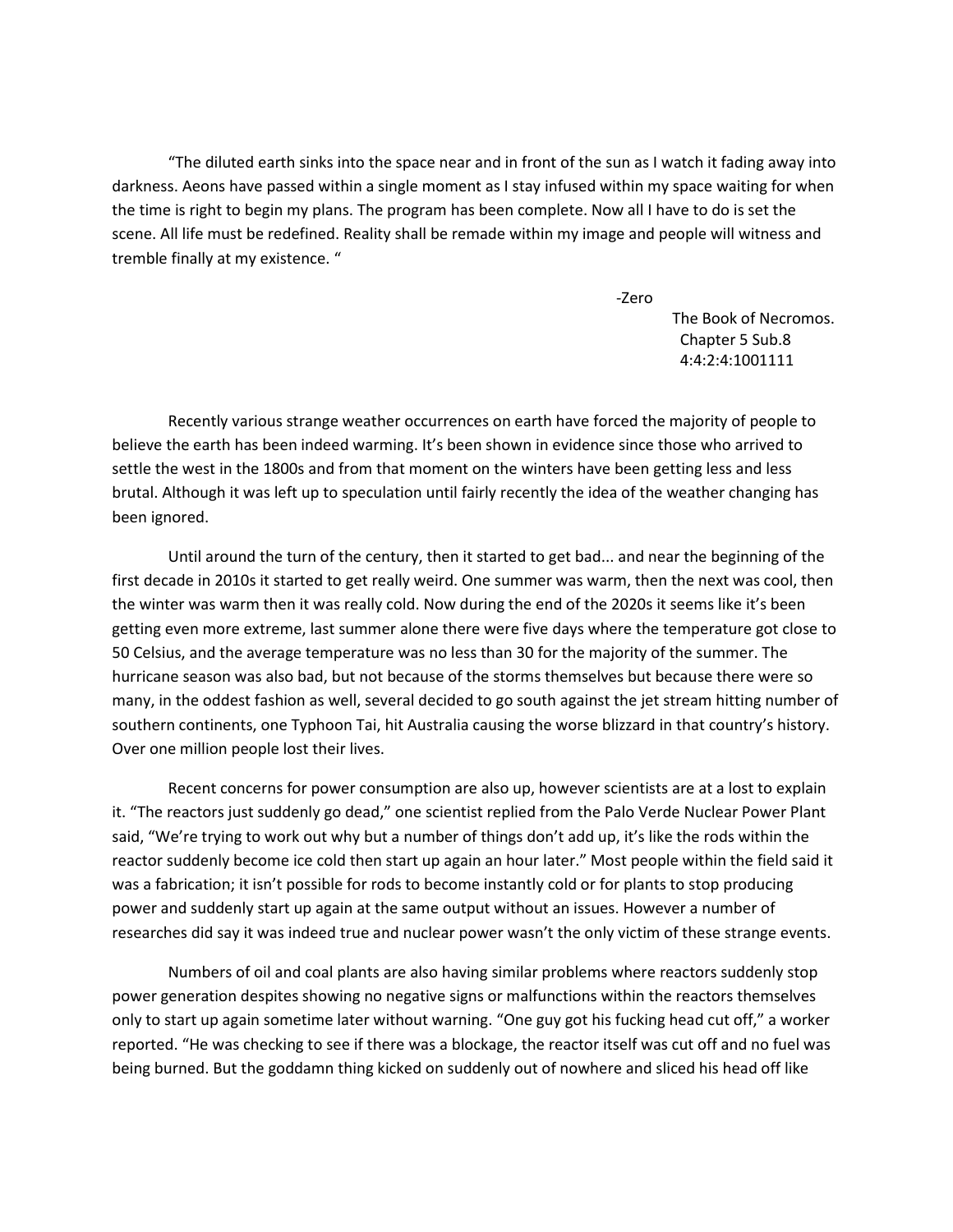nothing, damned if they know what happened, maybe built up power from a transformer but..." The incident showed also no negative malfunctions at all within the plant however.

Other issues among that had to deal with communication blackouts. On September  $21^{st}$ , 2026 a majority of the eastern seaboard not only saw cell phone disruption but a complete communication failure for one hour to the second. A number of people were beginning to speculate it was planned by terrorists or another foreign nation who would have something to gain with causing the blackout. But the United States did not suffer alone. Russia also lost a majority of its communication services the next day at noon local time. However it was not as exact and the system slowly returned to normal leaving only telephone service dead for four hours.

Again a month later, Iraq and China began to suffer from similar communication malfunctions, only China's coming online after an hour, where has Iraq was out for one whole day. Iraq blamed China for the disruption saying that it was due to unsatisfactory results from the new oil import litigation the recent government had began to implement, but China accused Iraq say they were trying to use the ploy to make China seem like it was to be blamed for what happened during the communication failure. This also happened coincide with another electrical blackout within china that resulted in a loss of power to more than a quarter of the country for roughly 3 days.

Rumours began and tensions began to build, a number of satellites were started to cease function for no reason then turned on transmitting "garbage" data to foreign countries in their receive band-widths and protocols. This happened randomly but more often than not it was American satellites to Iranian stations. The stations which got the information that the US also had access too said it was merely static and there was no way to decode it. The current administration agreed on one side, but kept an eye wide open deploying spies across the world trying to see if anyone knew anything about what was happening. "I'm beginning to feel like this is some cruel prank," the president said, "I just hope that if it is, the person who's behind it knows that I'm not laughing."

Not much else occurred within that time frame to note however odd mutations and species began to come fourth within the animal world, a number of which that people blamed on the influence of man and pollution. One of these creatures was known as the "hammer beak" bird. It was extraordinarily large, almost 4 feet tall when perched with a wing-span that would equal 8 feet. Many dubbed it a "thunderbird" for the time being, but the main feature aside from the black feathers was it's massive beak. The bird's head looked wrinkled and ancient, its eyes almost sunken dark red, but the beak itself was shown to be large and not made from pecking or piercings, but crushing. A test did show that indeed the bird's jaws were powerful enough to crush a bowling ball to powder. No evidence was shown that these birds were actually feeding off of anything however. Nothing to indicate that, nor were there any nests for these birds, or even eggs left behind. They were only seen in trees that would shake when they lifted off away from them. People were wondering if the birds ate whatever it was they eaten whole, but the evidence for this is non-existent.

It didn't take long however for things to get out of hand with the beasts, soon the large birds were seen devouring numerous animals within the Australian out back such as kangaroos and other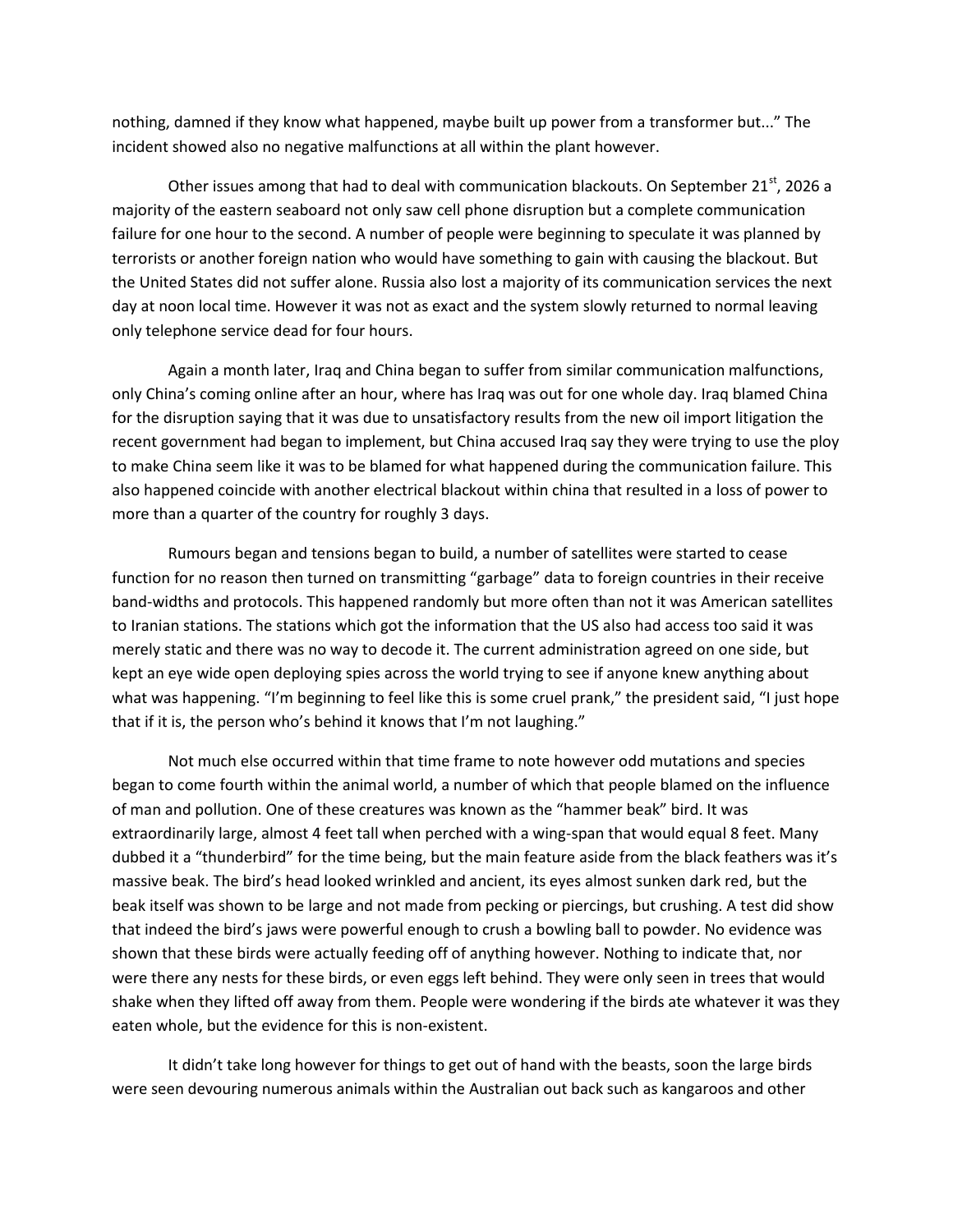pests, so the majority of people didn't truly mind their presence. But after an astonishing six months research had shown the kangaroo population decreased 50% in whole from the animals themselves and other strange things were showing up. A number of animals were seen to have developed this skin condition that seemed to be reminiscent of gangrene and leprosy. The animals themselves looked bloated and filled with some kind of degenerative puss that didn't resemble any virus known to human kind on file or record. It was about the same time a new kind of disease began to prop up, this disease acted and behaved very similar to the stomach flu but with much more deadly consequences. Those who had ended up with the disease only had a 50/50 chance of surviving it within the optimum age and health rang. The symptoms went from violent vomiting, diarrhea, headaches, fever up to roughly 110 degrees and lethargy. In fact, fevers were known to get so high that the patient ended up with boils on their skin and there were more than one report of the person themselves being simply cooked from the inside out.

Whether or not this had anything to do with what was occurring with the animal population was not and is still not known. However another kind of disease was on the rise, this disease was called rage. Since the beginning of when the flu outbreak started to occur police noticed a jump in the number of domestic abuse calls, robbery, murder, and rape slowly at the rate of 5% a month. It then suddenly skyrocketed by the end of the year to 40%. There was no clear reason why this was happening, most of the time the reasons were simply because of things getting out of hand. "He took my garden tools without asking me, so I blew the fuckers brains out." One person was reported as saying. There was another incident where a family killed and raped their daughter at 11 years old simply because she refused to eat her vegetables. The police were said to be surprised and disgusted to find that it was truly a family act and that all the members took part, even her 6 year old brother. When they got there the young girl's body had been beat so badly it was bloated purple and pink. The family didn't and doesn't remember what happened, however due to this five days later the mother committed suicide by hanging herself in her cell. The father was murdered within the county lock-up by another individual who was put in jail on an unrelated charge.

As for her brother, he was placed on foster care until the time of Annunciation at which place the town he was currently residing was destroyed by a massive earthquake at which point remains now missing and presumed dead.

Within the time of a year, all over the world governments were starting to see an encompassing pressure building within their nation states. Every week it goes worse, and near the climax of this it was seen that more people were taking arms within their own ranks to protect themselves but this did little to no good. Several incidents occurred during that time which were noted later on, a number of these incidents followed preceded by the Annunciation:

- The massacre at the Korean DMZ.
	- o Resulted in the death totally 2000 people in one night, although the alliants are not known at this time it was suspected that a skirmish broke out between the North and South. However, no survivors were reported and all people within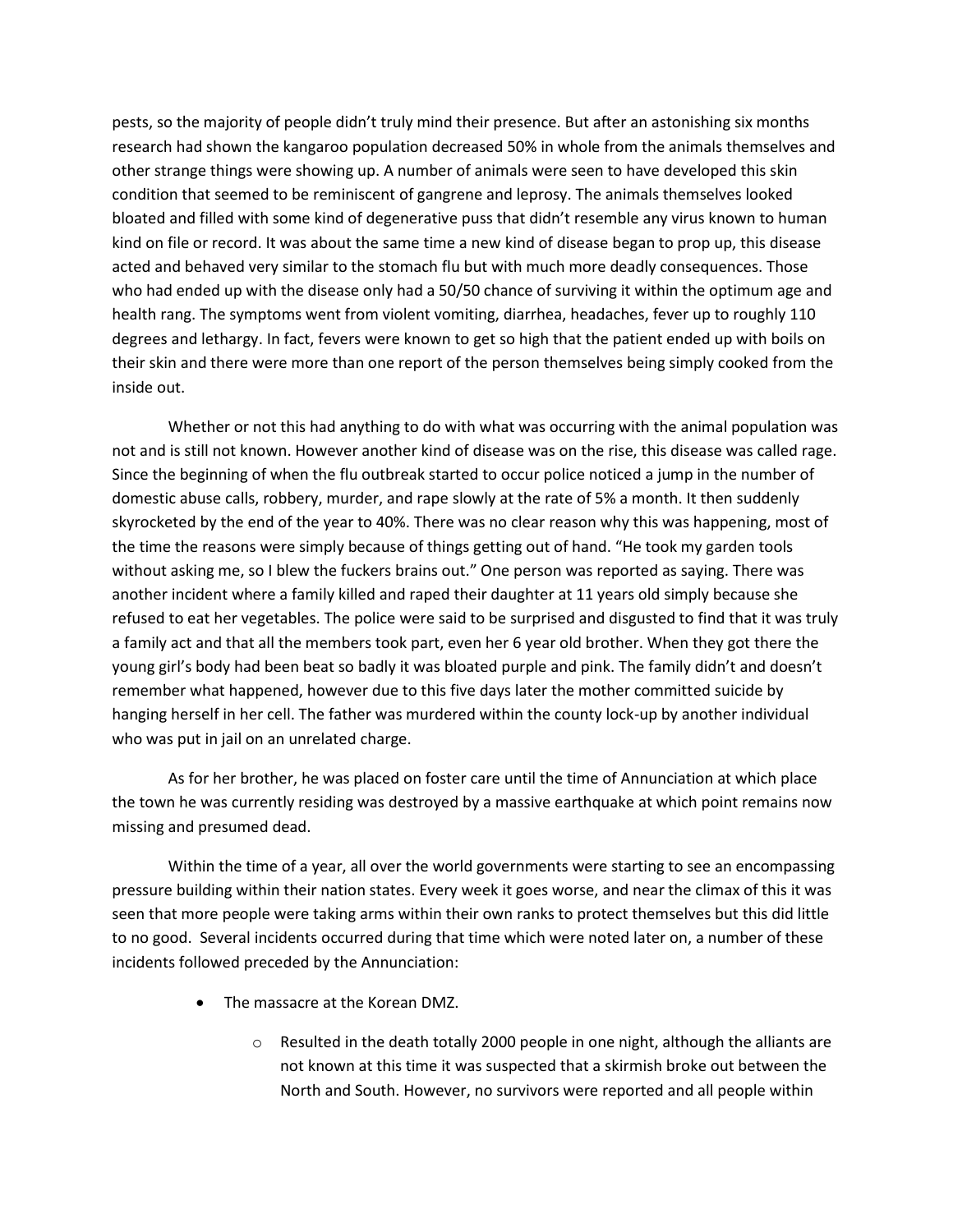Panmunjom and the victims were reportedly torn apart by "some kind of force". The majority of people assumed that North Korea was behind this incident due to the fact a similar incident occurred within the 1960s AD but that assumption was never confirmed.

- The Kawloon City Incident
	- o Kawloon city reappeared after a massive typhoon hit Hong Kong. This was the first sign of super natural activity during this time. Many people thought that the city itself was the result of some kind of special effect or photo manipulation. However, the size of the city encompassed the entire park and there were so many other people who brought their own movies to show the city itself it didn't take long for panic to begin.
		- **Shortly after the Chinese government tried to restrict access to the city** itself even though the city itself was gated off with numerous razor and barbed wire. People could hear others screaming inside all day and at night with the sound of what appeared to be dogs or wolves. Many witnessed these strange animals within the city through the fence and seen strange monstrosities within the city walls but were unable to get any clear documentation of those beings.
		- **Several people began to disappear and there were others mostly family** members who claimed they heard them crying and screaming throughout from the city. The Chinese government refused help from the international community and began to infiltrate the city itself to put an end to the disturbance roughly within two weeks time. Within two days there was no radio contact or sign, another team was sent in and no contact. One week later the Chinese finally gave into the UN which began to send their own troops within, hoping to storm the city itself. A number of speciality organizations from around the world from the west to the east accompanied them. Reports came in of bodies upon bodies all mutilated. One solider reported that he felt that the city was a gate to hell because of the creatures and the horrors he seen inside. To this day his reports were the only accurate accounts to what happened until the gates of the city finally opened to allow the army of emasculation to spill fourth and invade Hong Kong.
- Area 51
	- o The base of area 51 was found to be fortitude for what appeared to be an American base for military experiments. During the time prior to the eve of Annunciation the entire base was cut off from the rest of the world. Afterwards from the defeat of The Falsity the base suddenly re-established contact with the